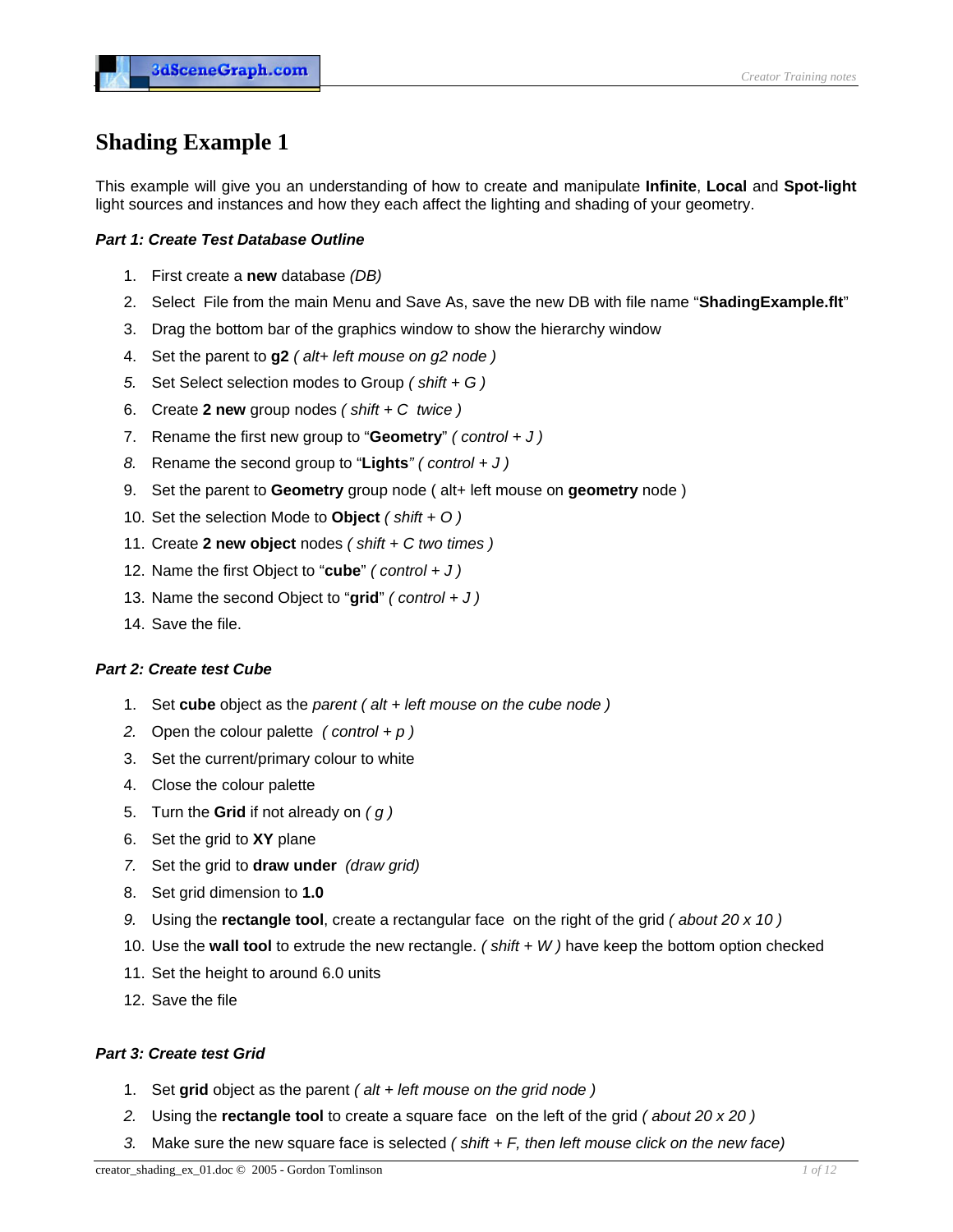- 4. Use the **Cookie Cutter** tool found in **Modify Geometry** toolbox
- 5. Save the file

### *Part 4: Create test Sphere*

3dSceneGraph.com

- 1. Set **geometry** object as the parent *( alt + left mouse on the geometry node* )
- 2. Use the **Sphere tool** on the **Geometry toolbox**
- 3. Set/keep the number of sub divisions to **3**
- 4. Using the left select a point on the grid **center** red line above the grid and cube shapes
- 5. Using the left mouse set the **Point on side** about 5 units is good choice
- 6. Rename the new object created by the sphere tool to "sphere" *( control + J )*
- 7. Save the file.



(Image 1: Object Layout)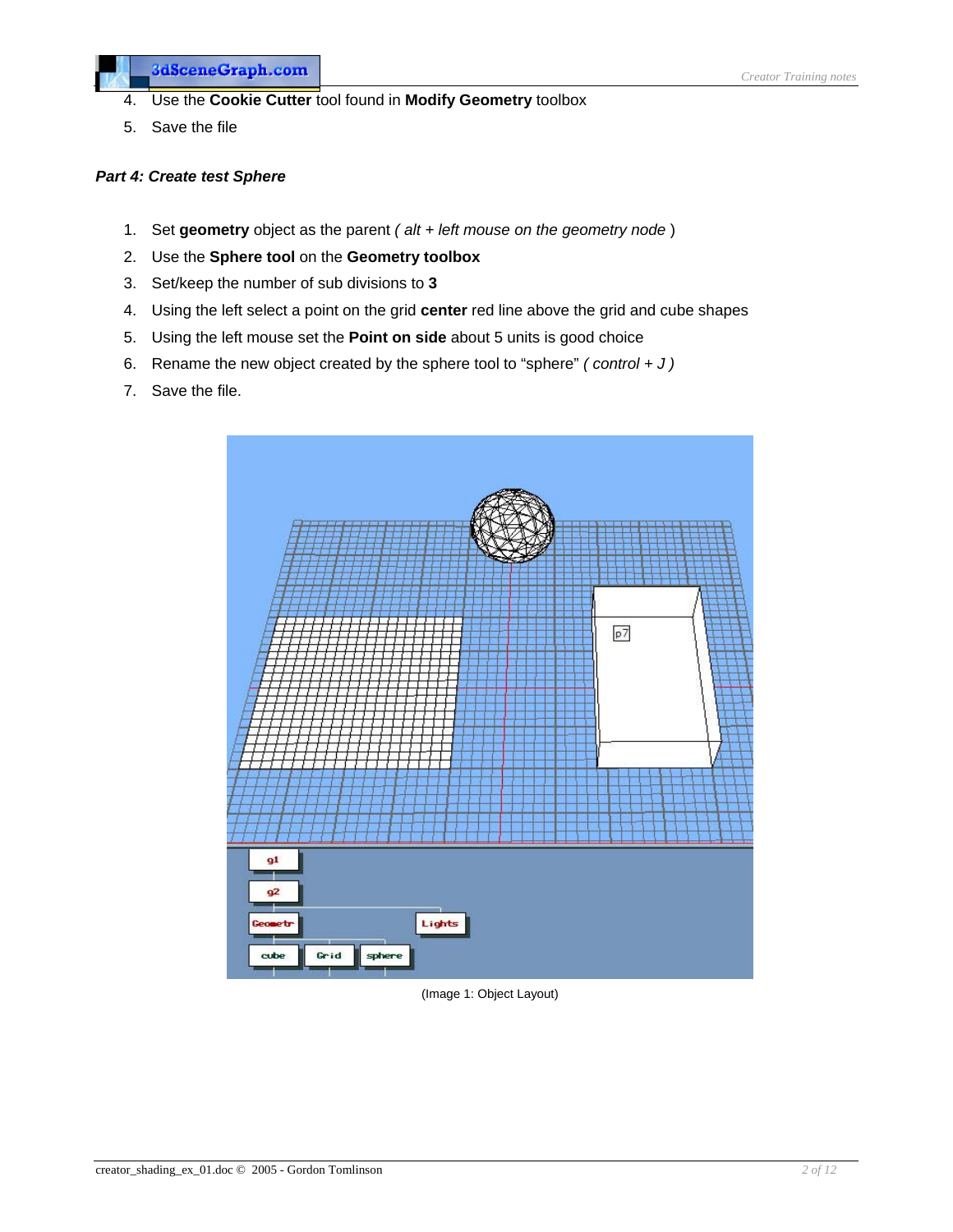### *Part 5: Shade the Test Geometry*

- 1. Make sure dynamic mode is on *(L),* you should see an **L** in top left of the graphics view
- 2. Select the **cube** object *( click with left mouse )*
- 3. Calculate the shading *( control + G)*, or Main Menu/Attributes/Calculate shading
- 4. Set shading model to "**Lit**"
- 5. Set Angular Tolerance to **89** *(default)*
- 6. Set Sampling Tolerance to **0.010** *(default)*
- 7. Click on the **OK** button
- 8. Select the **grid** object
- *9.* Calculate the shading *(control + G)*
- 10. Click on the **OK** button
- 11. Select the **sphere** object
- 12. Calculate the shading *(control + G)*
- 13. Click on the **OK** button
- *14.* Unselect all *( left click in graphics window)*
- *15.* Set **draw mode** to **solid** *( D )*
- 16. Save the file



(Image 2: Default Lit Objects)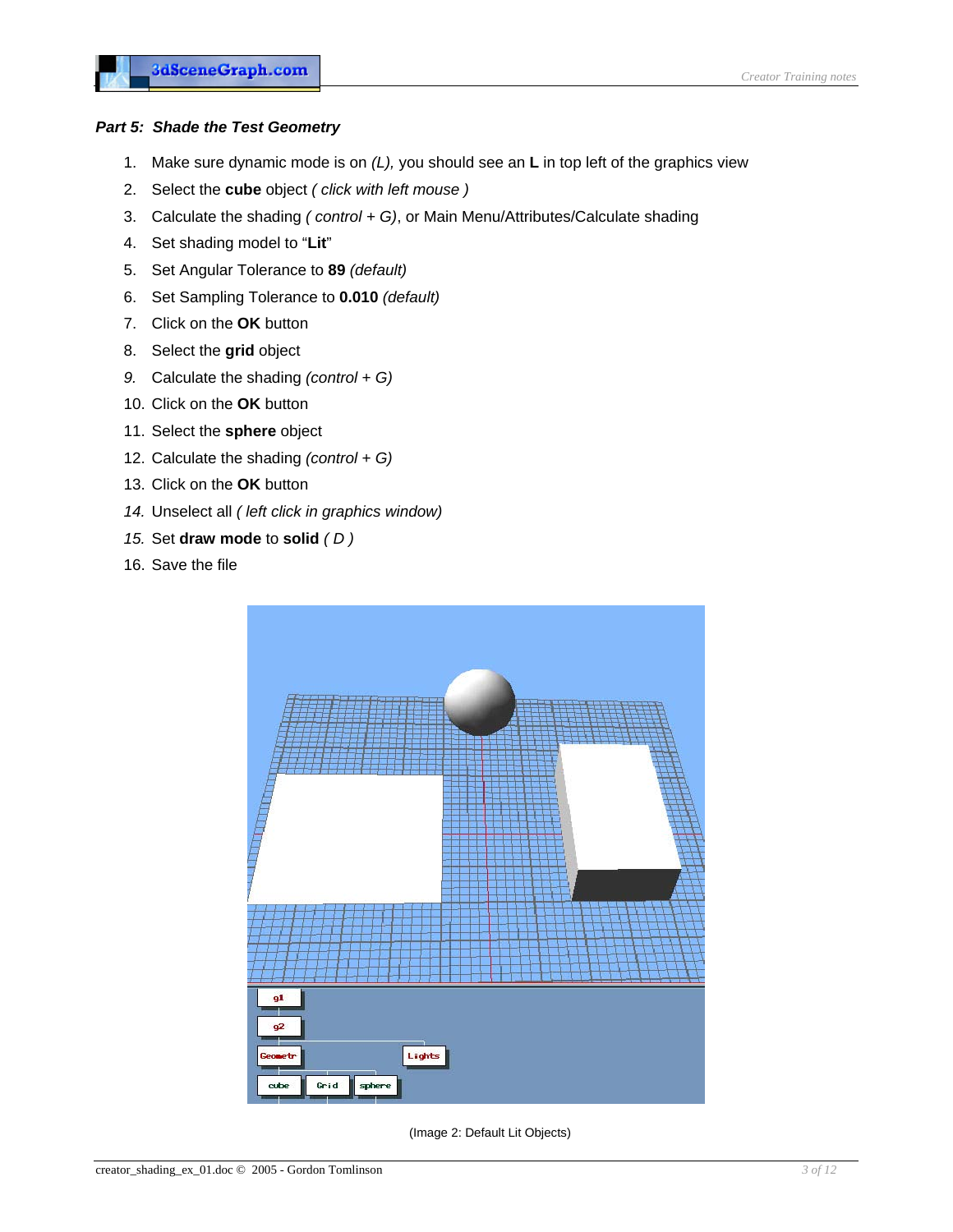### *Part 6: Edit Infinite Light Source*

An in finite light source sources provides a general lighting effect of the scene, similar to the sun. Light radiates uniformly and in parallel from an infinite distance and a particular direction. In Creator the infinite light goes through the origin of the database (0,0,0)

- 1. Open the light source Palette
- 2. Double click first light source in the palette to open the **Modify light source** Attributes dialog
- 3. From the **File** Menu on the Modify Light Source dialog select the **default** option
- 4. Set the Light source type to **Infinite**
- 5. Set the name to **Infinite**
- 6. Check the "**Light Activated for Modelling**" check box
- 7. You should see something similar to the image*(3)* below



(Image 3: infinite)

- 8. Now un-check the "**Light Activated for Modelling**" check box, **leave this OFF**
- 9. Close the Modify light source dialog



(Image 4: No Lights) 10. You should now see something similar to the above image*(4)*

11. Save the file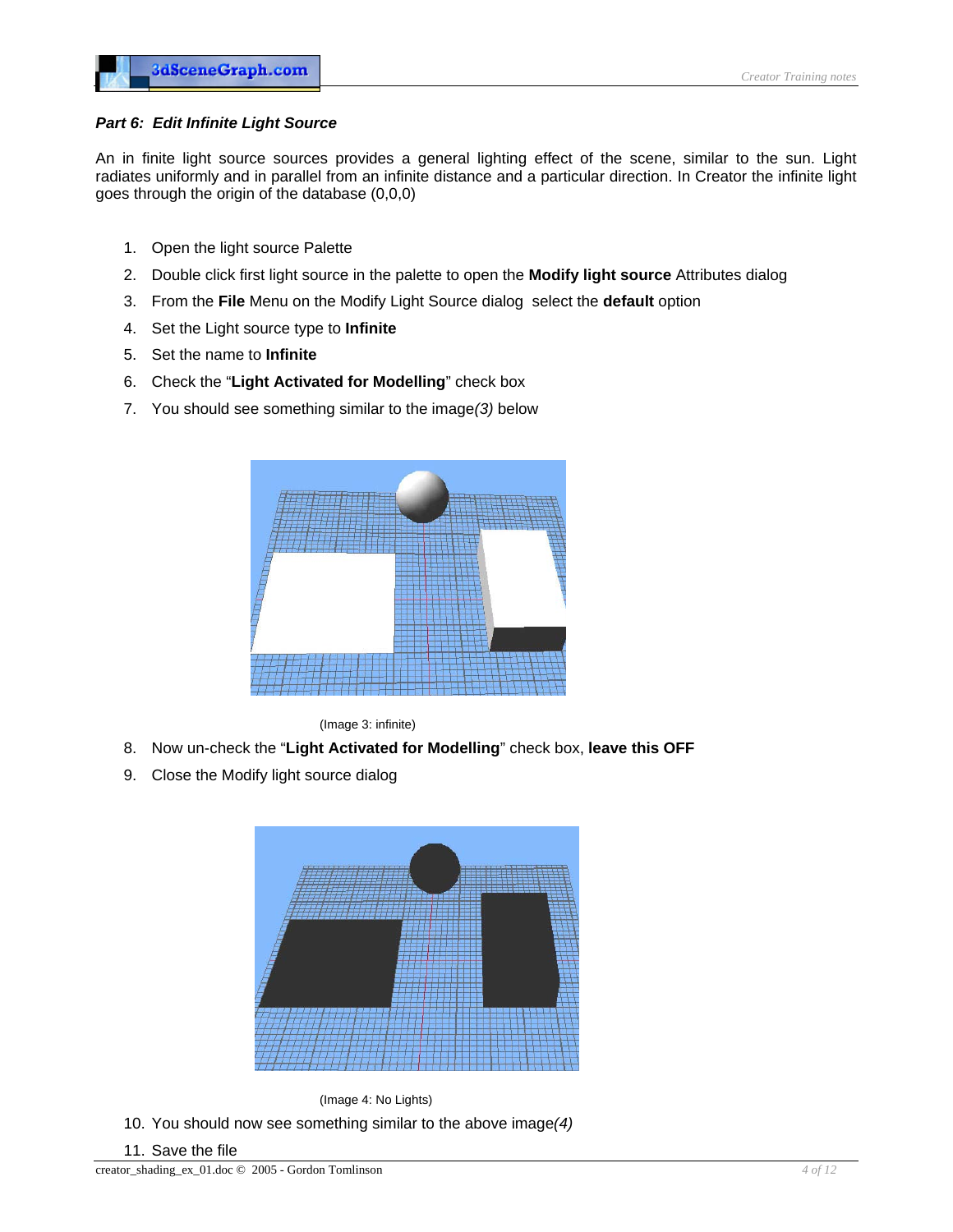# Part 7: Add an Infinite Light to the Database

- 1. Set the selection mode to "**Light Source**"
- 2. Set the parent to Lights group node *( alt+ left mouse on lights node )*
- *3.* Create a new **Light** node *( shift + C )*
- **4.** Select the **new light** node and open its **attributes window** (*control* += )
- 5. Change the new lights name to **Infinite**
- 6. Index should be set to 1 *( we only have a single light defined in the palette at this stage)*
- 7. Make sure that the **enabled** check box is checked **ON**
- 8. Close the light source attribute dialog



(Image 5: Infinite Light Source)

- 9. You should now see the geometry shaded similar to the above image*(5)*
- 10. You can use the right mouse to rotate your view around the shapes to see how they are being lit by the light new **Infinite** light source node
- 11. Return your viewing position to something similar to that shown in the image above
- 12. Save the file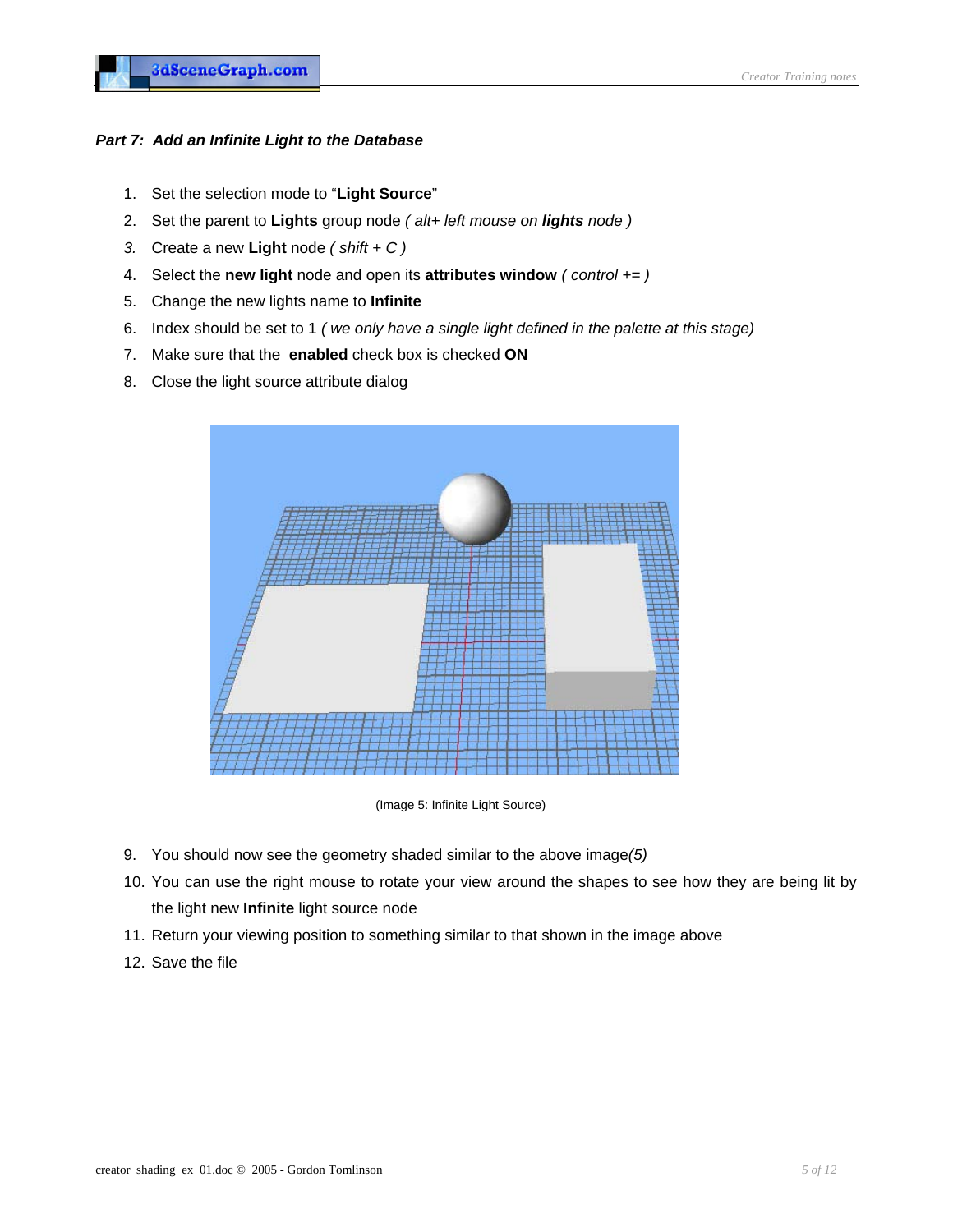### *Part 8: Change the Orientation of the Infinite light source*

- 1. Double click on the **Infinite** Light Source node to open the Light Source Attribute dialog
- 2. Make sure the Light Source is **enabled**
- 3. Set the Orientation **azimuth** to **-60**



(Image 6: Infinite Orientation)

- 4. Set the Orientation **Elevation** to **-160**
- 5. You should now see the geometry shaded similar to the above image *(6)*. This orientates the **Infinite** light source to be radiating from below and left of the geometry
- 6. You can use the right mouse to rotate your view around the shapes to see how they are being lit by the light new **Infinite** light source node
- 7. Return you viewing position to something similar to that shown in the image above
- 8. Now disable the light source by un-checking Enable option on the Light Source Attribute



(Image 7: Infinite Orientation)

- 9. You should now see something similar to the above image *(7)*
- 10. Save the file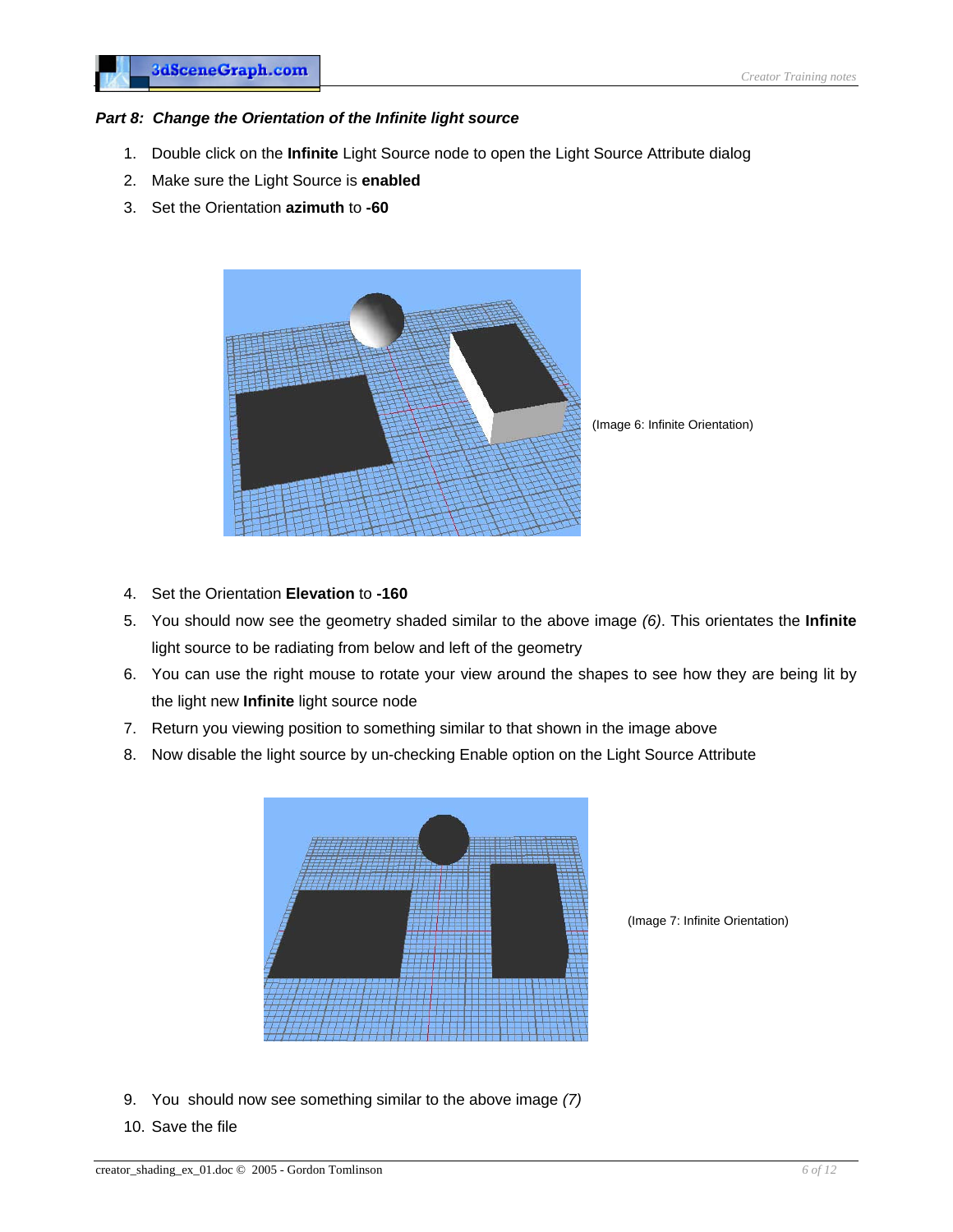### *Part 9: Create a Local Light Source*

Local light sources radiate light uniformly in all directions from a specified location with in the database scene, similar to the way a light bulb will illuminate all surfaces that it shines on. The major difference is the geometry does not occlude the radiated light from the local light source.

- 1. Open the "**Light Source Palette**"
- 2. From the Edit menu create a **new** light source
- 3. Double click new light source*( index 2)* in the palette to open the **Modify light source** Attributes dialog
- 4. Rename the Light to **Local**
- 5. Change the type to **Local**
- 6. Click on the **diffuse** colour and select **light green** from the colour well; close the colour well once you have selected the colour.
- 7. **Enable** the "Light Activated for Modelling", checked **ON**



- 8. You should now see something similar to the above image(8)
- 9. **Disable** the "Light Activated for Modelling", checked **OFF**



10. We should now see something similar to the above image(9)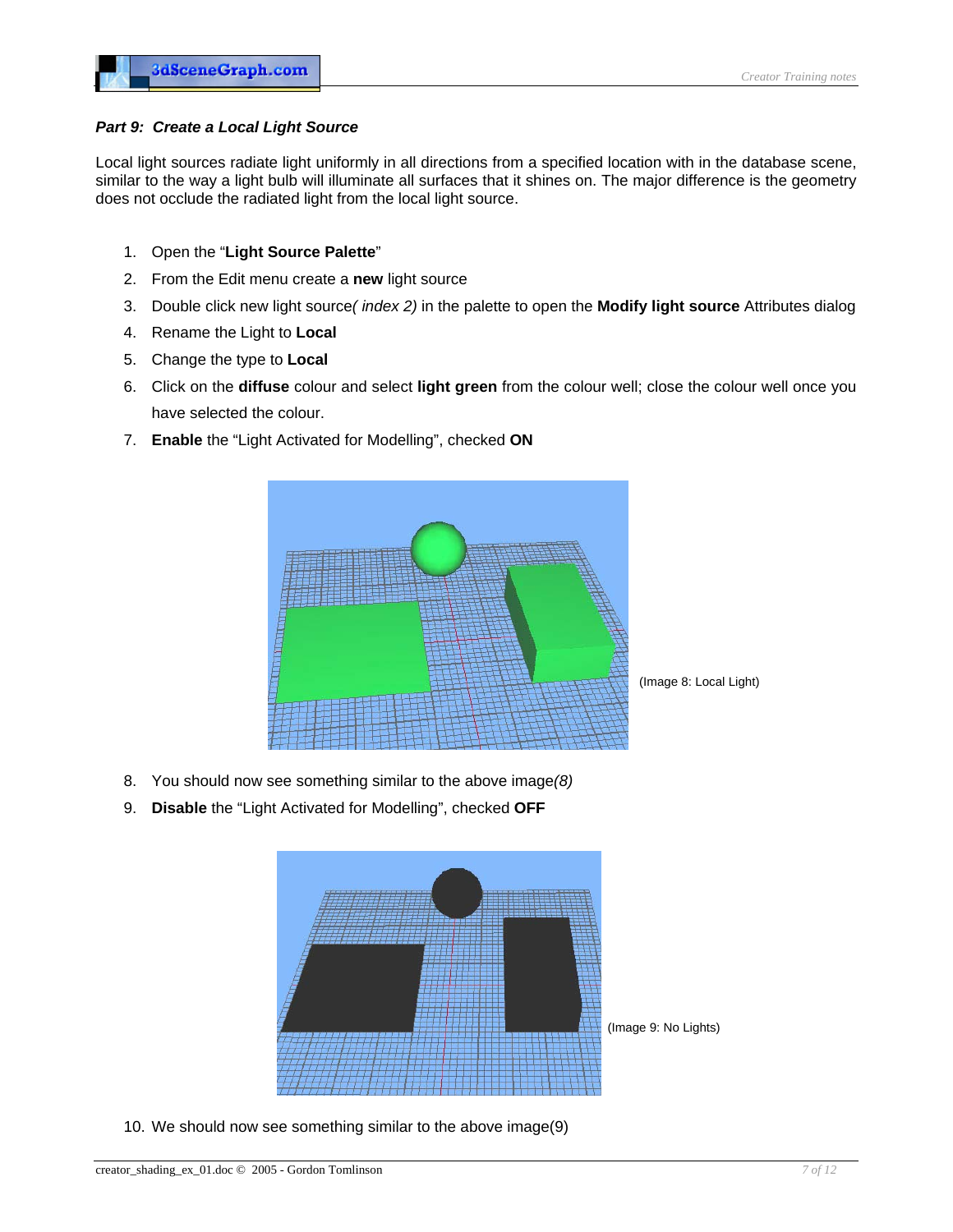11. Save the file

### *Part 10 : Adding an Local Light to the Database*

- 1. Set the selection mode to "**Light Source**"
- 2. Set the paren t to **Lights** group node *( alt+ left mouse on lights node )*
- *3.* Create a ne w **Light** node *(shift + C)*



- 4. Make sure that draw light sources in **On** so that we can see were the light has been placed
- 5. We should now see something similar to the above image(10)
- 6. Select the **new light** node and open its **attributes window** (*control*  $+=$  ) Change the new lights name to **local**
- 7. Index should be set to 2
- 8. Make sure that the **enabled** check box is checked **ON**
- 9. Save the file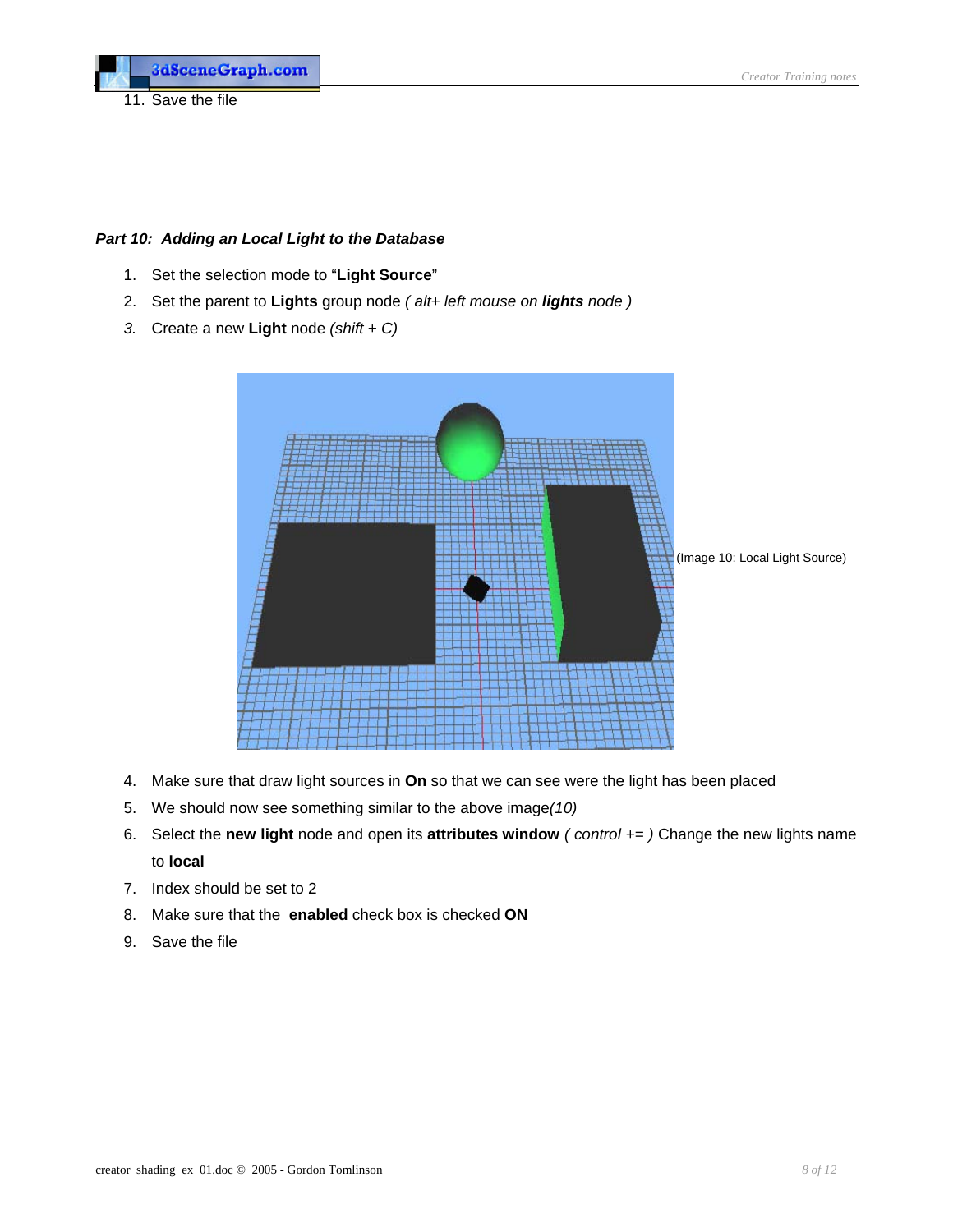#### *Par t 11: Positioning the Local Light*

- 1. Double click on to **Local** Light Source node to open the Light Source Attribute dialog
- 2. Make sure th e Light Source ins **enabled**
- 3. Set the Z position attribute to about 5.0, we should see something similar to the image(11) below,



(Image 11: Positioned Local Light Source)

were the gridded geometry to the left is now, being lit as well

4. Set the Z position attribute to about 20.0 and the X to 15.0, we should see something similar to the image(12) below, now we are also lighting the top of the cube



(Image 12: Positioned Local Light Source)

- is lighted, also use the right mouse to rotate around the scene. 5. Try positioning the local light at other positions and note how the position effects the way the geometry
- 6. When you done return the viewing position back to something similar to the above images
- 7. On the **attribute** page for the Local light source node uncheck the **Enable** button to turn the light off



(Image 13: No Lights)

- 8. We should now see something similar to the above image*(13)*
- 9. Save the file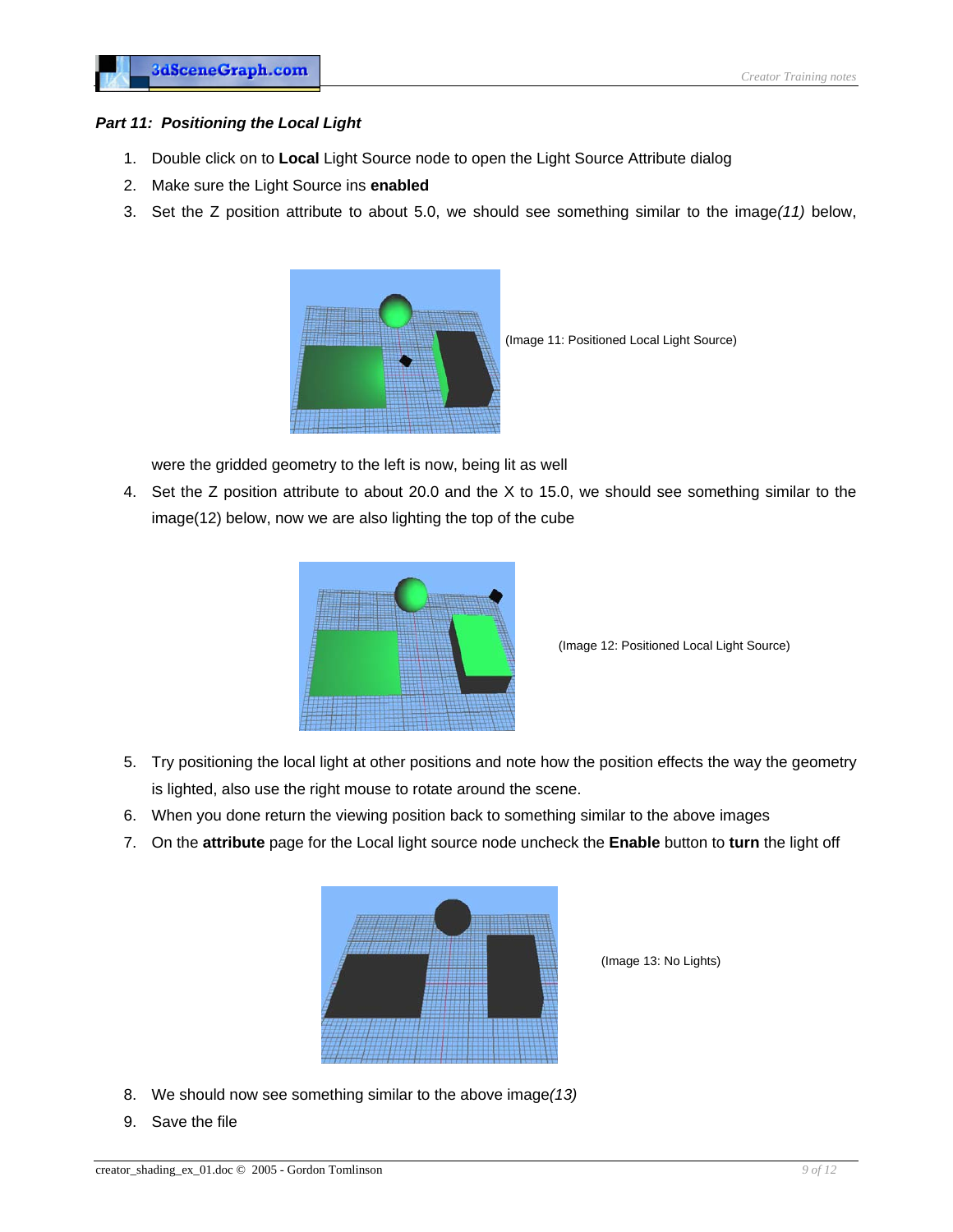### *Part 12: Create a Spot Light Source*

Spot light radiates in a specified direction, effecting only those objects falling with-in the spot lights directed one of light. *(See the Creator manuals and online help for full details)* c

- 1. Open the "**Light Source Palette**"
- 2. From the Edit menu create a new light source
- 3. Double click new light source(*index 3)* in the palette to open the **Modify light source** Attributes dialog
- 4. Rename the Light to **Spot**
- 5. Change the type to **Spot**
- 6. Click on the **diffuse** colour and select **light red** from the colour well; close the colour well once you have selected the colour.
- . **Disable** the "Light Activated for Modelling", checked **Off** 7
- 8. Save the file

#### *Part 13 : Adding an Spot Light to the Database*

- 1. Set the selection mode to "**Light Source**"
- 2. Set the parent to **Lights** group node *( alt+ left mouse on lights node )*
- *3.* Create a new **Light** node *( shift + C )*
- 4. Make sure that draw light sources in **On** so that we can see were the light has been placed



(Image 14: Spot Light)

- 5. We should now see something similar to the above image
- 6. Rename the new light node to Spot  $(control + J)$
- 7. Save the file
- 8. **Select** the Spot light node
- 9. From the Main menu/attribute select **Place Light Source**.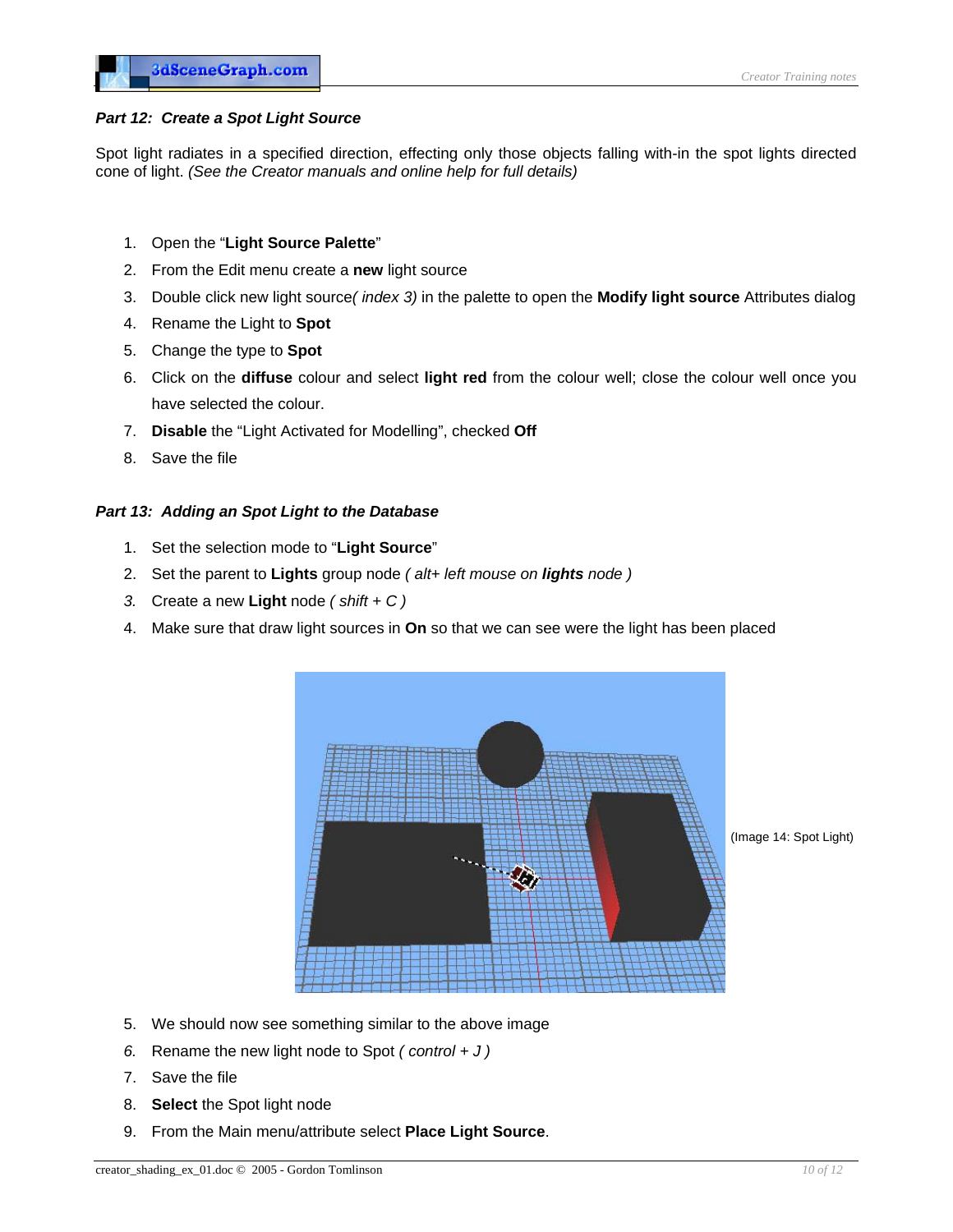- 10. Set the **position** to  $x = -14.0$ ,  $y = 7.0$ ,  $z = 10.0$
- 11. Set the Direction **Azimuth** to -54
- 12. Set the Direction **Ele vation** to -34



(Image 15: Spot Light)

- 13. Click on Ok button
- 14. We should now see something similar to the above *image(15)*
- 15. Save the file
- 16. Double click on to **Spot** Light Source node to open the Light Source Attribute dialog
- 17. Set the **position** to  $x = -13.0$ ,  $y = 7.0$ ,  $z = 9.0$
- 18. Set the Direction **Azimuth** to 170
- 19. Set the Direction **Elevation** to -58
- 20. Open the **Light Source palette**
- *x 3) 21.* Double click the Spot light *( inde*
- 22. Set the **Cutoff Angle** to 25.00



(Image 16: Spot Light Cut Off)

23. Set the **Dropoff** Angle to 5